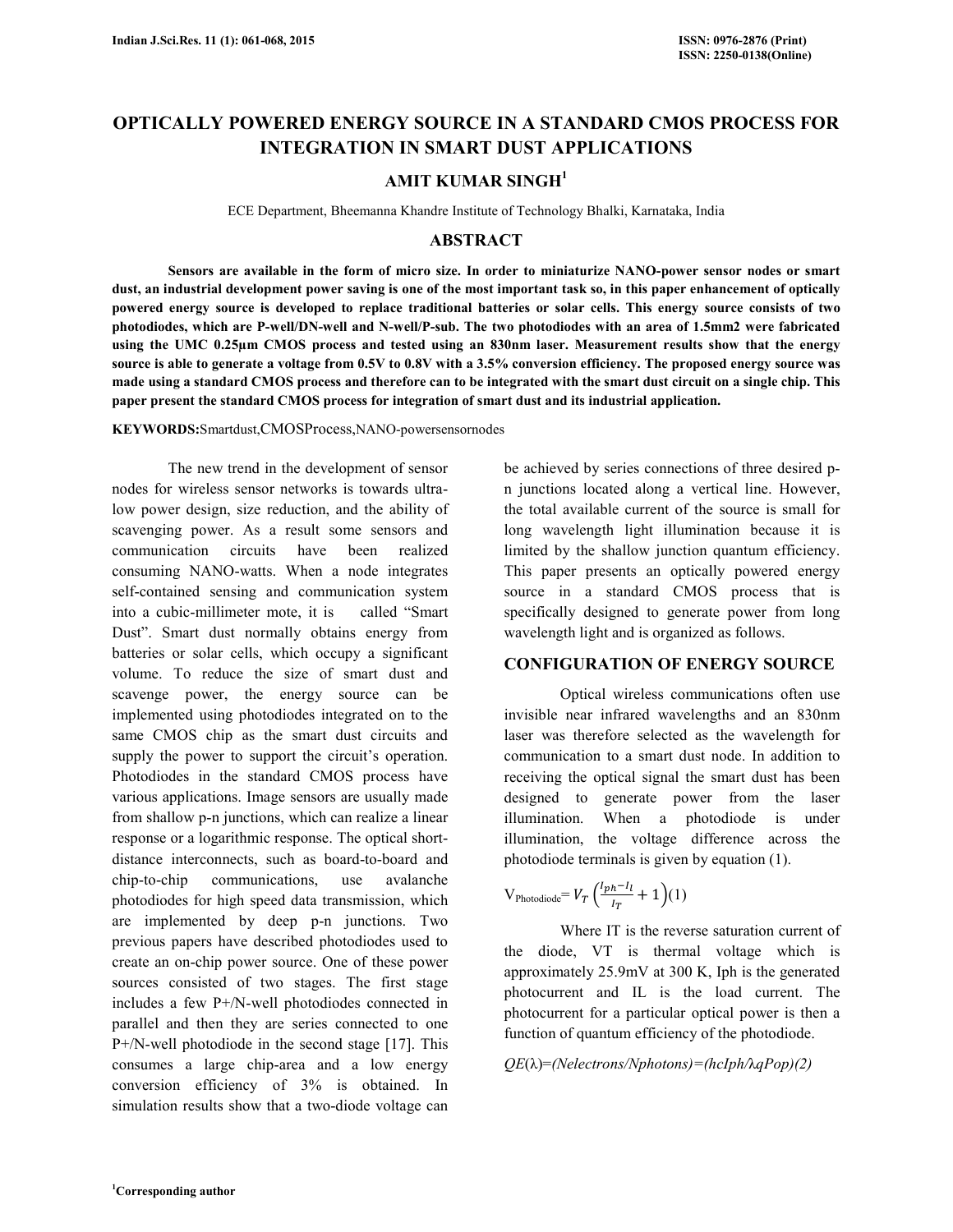Where h is the Plank's constant, c is the speed of light,  $\lambda$  is the wavelength of the beam, Popt is the optical power received by the power photodiode and q is the electron charge. The absorption of light, and hence the quantum efficiency of a photodiode, then depends on the photon absorption coefficient of silicon and the thickness of the material. The number of absorbed photons Fabs(λ) is given by

 $_{abs}(\lambda) = F_0(\lambda) (1 - R(\lambda)) \left(1 - e^{-\alpha(\lambda)x}\right)$ (3) Double diode voltages SUB above<sub>SUB</sub> ঢ়ি w ⊎ w ⊎ Wţ 吗 w एम Puuol DN-well DN-well P-substrate  $(a)$ One diode voltage One diode voltage **SUB** above SUB below SUB ট 尀 pу ⋓ ల ٣ 网 P-we N-well DN-well P-substrate  $(b)$ 

# **Figure 1: (a) 2 P-well/DN-wells. (b) N-well/P-sub and P-well/DN-well. All the bold lines in the figure represent the active junctions we use**

where  $F_0(\lambda)$  is the number of photons incident on the surface,  $R(\lambda)$  is the fraction of photons reflected from the surface and  $(1 - R(\lambda))$  is the fraction of photons entering the photodiode,  $\alpha(\lambda)$  is the photon absorption coefficient, *x* is the depth into the photodiode. The absorption coefficient is large for short wavelength and small for long wavelength [19]. This means that short wavelength light is absorbed near the silicon surface and the longer wavelength light is absorbed deeper in the material. Therefore, for the 830nm light, deep junction diodes are expected to generate larger photocurrents than shallow junctions.

 A P-N junction photodiode under illumination could generate a voltage of approximately 0.3V - 0.45V and this voltage is too low to power the smart dust system. Therefore, two P-N junction photodiodes should be connected in series in order to achieve a useful voltage. This needs a triple-well CMOS process and the UMC 0.25µm CMOS process has been chosen for the design. There are six different P-N junctions available in this process; these are the N+/P-sub, P+/N-well, P+/DNwell (DN-well is deep N-well, which sits in the Psubstrate and encloses a P-well.), N-well/P-sub, DNwell/P-sub and P-well/DN-well junctions.

 The first three junctions in this list are shallow junctions and the last three are deeper junctions. All the Combinations including  $N+/P$ -sub, P+/DN-well or P+/N-well were rejected, because the shallow junctions have lower quantum efficiencies at 830nm wavelength. A cross section of the Connection of two P-well/DN-well is shown in Fig. 1(a).

 The P side of the photodiode has a higher potential than the N side under illumination. Therefore the DN-well of one diode, shown on the left hand-side of Fig. 1(a), has to be connected to the substrate so that the P-well in this DN-well is one diode voltage above the substrate. This P-well is then connected to the DN-well of the other, right-hand diode, so that the P-well in the right diode can be two diode voltages above the substrate. Alternatively, both of N-well/P-sub and DN-well/P-sub diodes can be used in combination with P-well/DN-well. For example, the N-well on the left of Fig. 1(b) can be one diode voltage below the substrate. The DN-well on the right is connected to the substrate so that the P-well in this DN-well can generate a voltage that is one diode voltage above the substrate. Again a voltage difference of two diode voltages can be achieved.

#### **MEASUREMENT AND DISCUSSION**

#### **Measurement Setup**

 The response of these photodiodes was then tested using a Newport 5005 laser driver to drive a 830nm laser diode. A metal shield with a 2.5mm diameter aperture in its centre was placed in front of the laser diode, to create a point light source. Two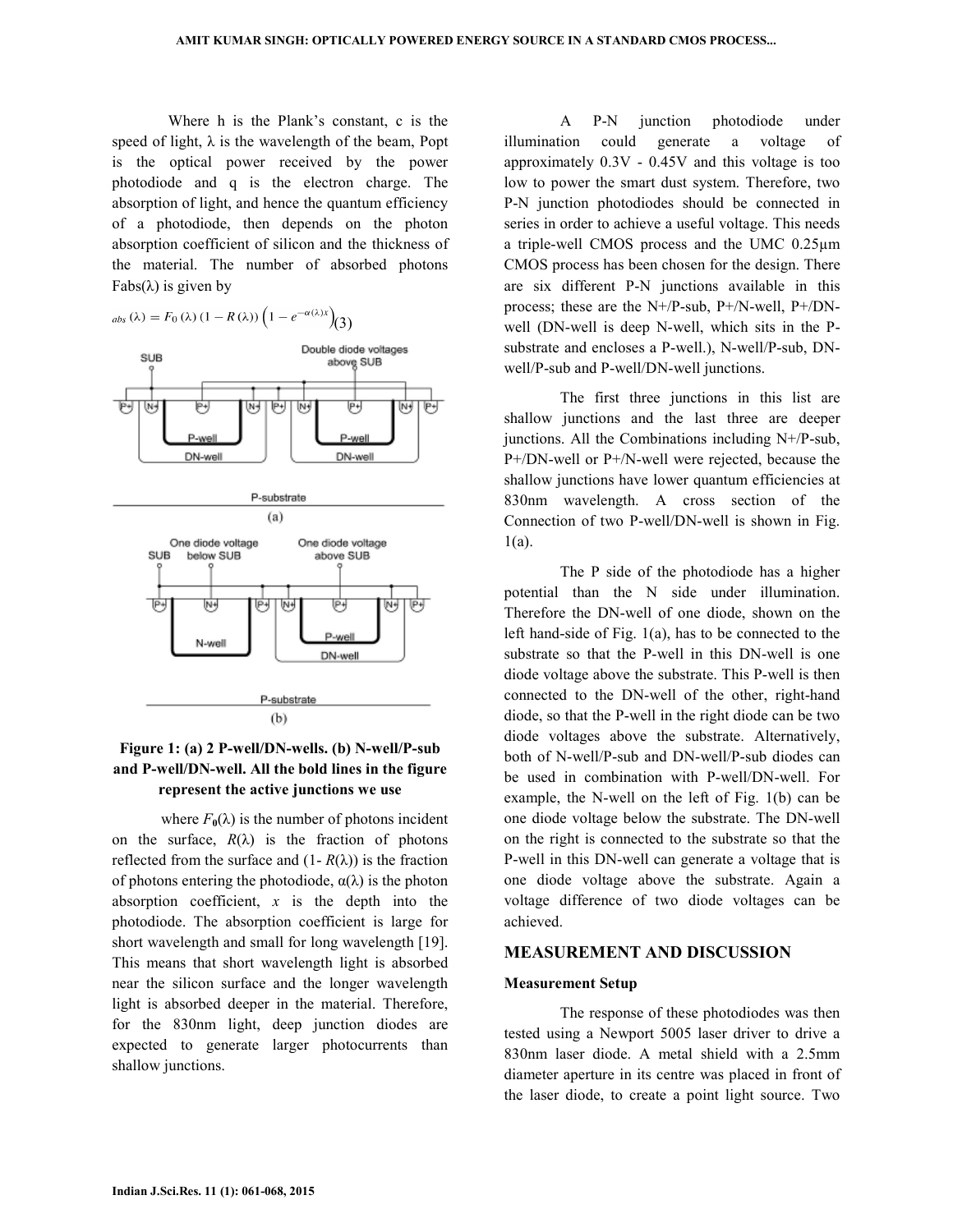lenses were then used to collimate the laser beam and focus the light. The focused beam is directed to the chip by a beam splitter. The photodiode terminal voltage was measured using an Agilent 4155B when the current drawn from the diode was varied.

#### **Single Photodiodes**

 The load line of single P-well/DN-well was measured and the quantum efficiency was found to be 7.45%. This is lower than expected and the possible reason is that the absorption depth of 830nm light is deeper than the P-well/DN-well junction. Therefore the DN-well/P-sub junction below the Pwell/DN-well absorbs most of the photon-generated electrons. The load lines of N-well/P-sub, DNwell/P-sub and N+/P-sub were measured and the quantum efficiencies of them was found to be 64.64%, 70.46% and 1.68% respectively. As expected, the shallow junction N+/P-sub has the smallest quantum efficiency and is therefore a worse power source.

#### **Cascaded P-WELL/DN-WELL**



# **Figure 2: Illustration of the failure of two Pwell/DN-well photodiodes in series. Dashed line represents depletion region**

 In order to attempt to obtain higher voltages, two P-well/DN-well or three P well/DN-well photodiodes were connected in series. However, measurement results show that the cascaded photodiode terminal voltage is approximately 0V. A possible explanation for this failure is illustrated in the Fig.2.

 For the purpose of understanding, holes are used to show the movement of carriers in the photodiodes. Since the DN-well/P-sub junction absorbs more photons, only a small number of photon-generated holes move out of the left diode to the Node 1 and flow into the DN-well of the diode on the right. Most of the photon-generated carriers in the right diode are in the depletion region of DN-well/Psub and these outnumber the holes from the left diode entering at Node 1. These holes are swept to the Psubstrate by the internal field of this depletion region. Hence, the holes from the left diode are neutralized in the DN-well of the right diode.

#### **Energy Source**

 The P-well/DN-well and N-well/P-sub were selected to be the energy source. The measurement results show the DN-well/P-sub has a higher quantum efficiency than N-well/P-sub.



**Figure 3: Load lines of N-well/P-sub, P-well/DNwell and two in series** 

 However, if it is used to form the energy source with an P-well/DN-well photodiode, the two DN-wells may short. When these two photodiodes are connected in series, the terminal voltage of the two photodiodes in series is slightly smaller than the sum of the individual voltage of the two photodiodes, as shown in Fig. 4. This can be explained from the energy band diagrams in Fig. 4. When an opencircuit p-n junction is under illumination, photo generated minority carriers flow across the depletion region and the electrochemical potential of electrons is higher in the n-type region than in the p-type region by an amount of  $qV_{oc}$ , as shown in Fig. 4(a). When the proposed energy source in Fig. 1(b) is under illumination, the P-sub and DN-well are short circuited and this means they have the same Fermi level, as shown in Fig. 4(b).

 The two photodiodes of the energy source are placed next to each other on the chip. This means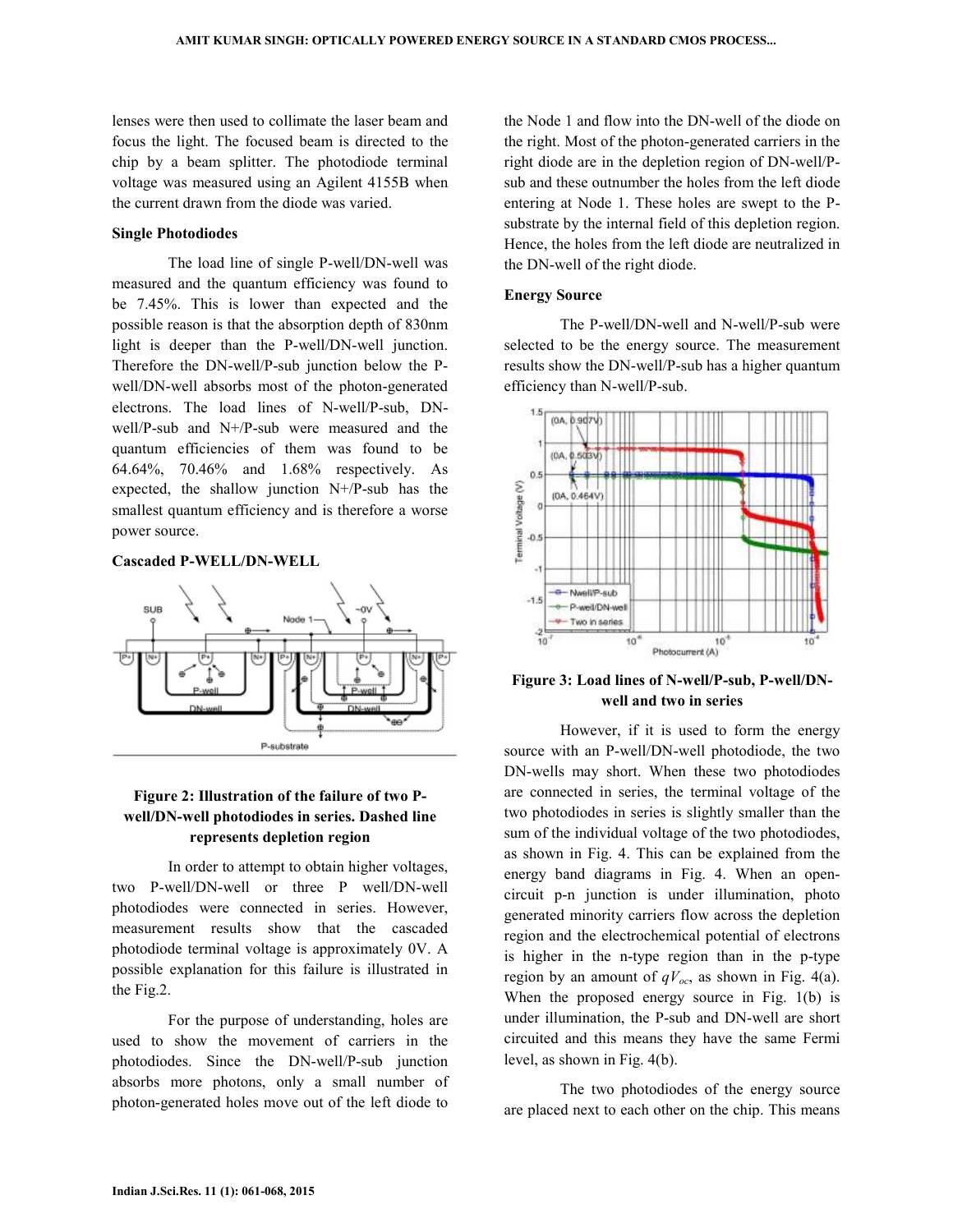that the photo-generated minority carriers in the Psub and DN-well can diffuse in both directions and some photo-generated electrons in the P-sub recombine with the photo-generated holes in the DNwell. Therefore a slightly smaller open circuited voltage is achieved.

 It can be seen that the maximum photocurrent to power the smart dust is limited by the P-well/DN-well photodiode due to its smaller quantum efficiency. Therefore the two photodiodes were resized with 0.2mm2 N-well/P-sub and 1.3mm2 P-well/DN-well. Another chip has been fabricated and its picture is shown in Fig. 6.



**Figure 4: Energy band diagrams of open-circuit photodiodes under illumination.(a) Single p-n junction. (b) Proposed energy source,** *q* **is electron charge and** *Voc* **is open-circuit voltage** 



**Figure 5: Second chip with resized photodiodes fabricated using UMC0.25µm CMOS process. Nwell/P-sub is 0.2mm2 and P-well/DN-well is 1.3mm2** 



**Figure 6: Measured load lines of the resized photodiodes in the second chip under a few different illumination intensities** 

 Available voltages and currents at the max **TABLE**. power points.

| Illumination<br>intensity<br>$(\mu W/mm^2)$ | 79.45 | 14.77 | 3.87 | 1.74 | 0.99 | 0.63 |
|---------------------------------------------|-------|-------|------|------|------|------|
| Voltage (V)                                 | 0.8   | 0.7   | 0.65 | 0.6  | 0.55 | 0.5  |
| Current (nA)                                | 6240  | 1140  | 315  | 145  | 81   | 53   |

 The resized photodiodes are measured with a few different illumination intensities and the load lines are shown in Fig. 6. Eye safety restrictions mean that, the maximum illumination intensity from a 830nm laser is 79.45µW/mm**<sup>2</sup>** . The generated voltages and available currents of the photodiodes at the maximum power points are summarized in Table 1. The optically powered energy source can supply a voltage from 0.5V to 0.8V and a current from Nanoamperes to microamperes at its maximum power point. The efficiency of the energy source is approximately 3.5% when illuminated by light with a wavelength of 830nm.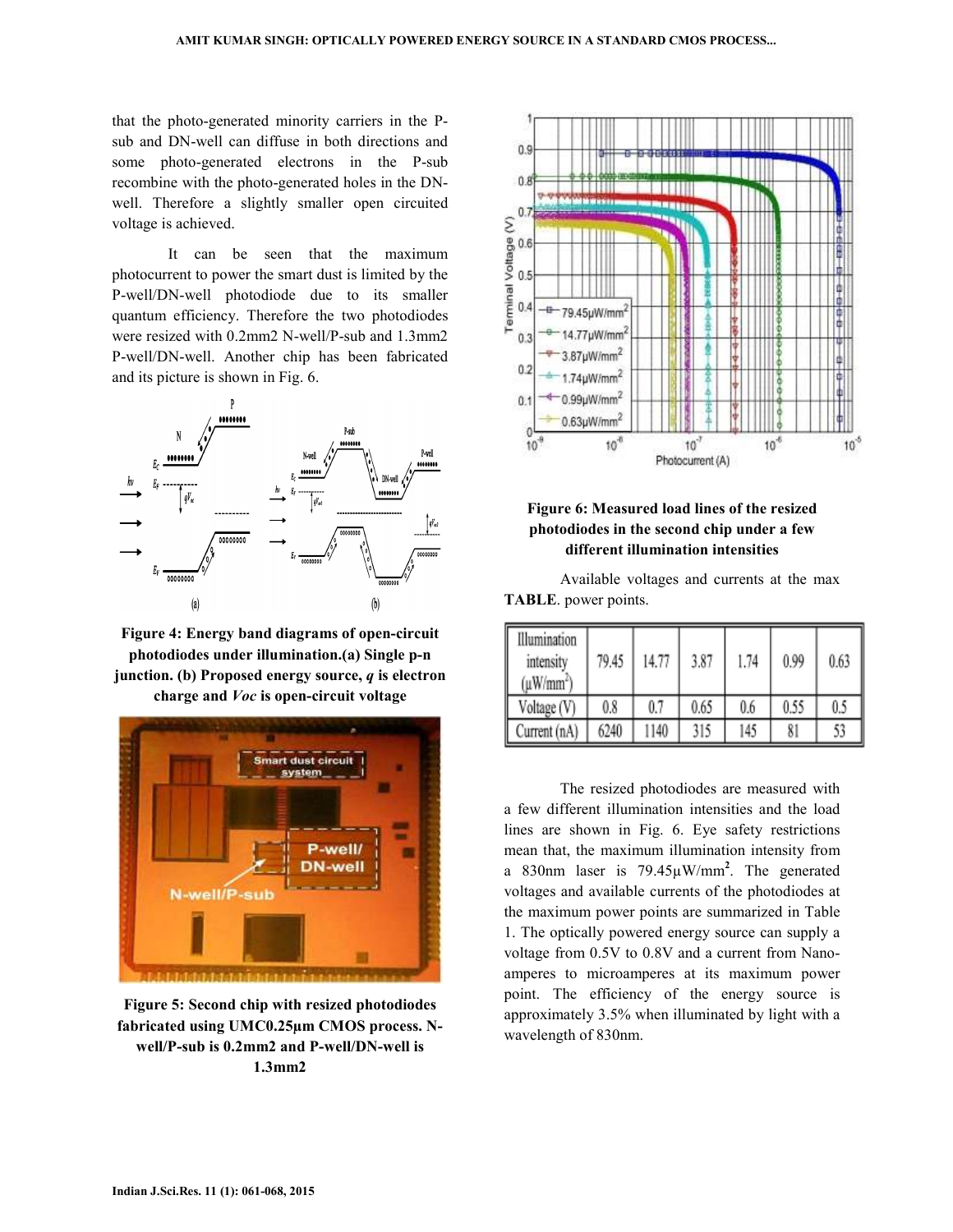

**Figure 7: Connections of the proposed energy source to CMOS circuits** 

 In order to power the circuit on the same chip using the photodiodes, connections of the energy source are shown in Fig. 7. All the CMOS circuits should sit in a DN-well connected to the P-well terminal of P-well/DN-well photodiode to isolate them from the substrate and the circuits should be covered by a metal layer to block the illumination. The ground of the circuit is then connected to the Nwell terminal of N-well/P-sub photodiode. A smart dust circuit system was also fabricated on the second chip marked in Fig. 4. The proposed energy source can successfully power the smart dust requiring the voltage input in the range of 0.5V to 0.85V under illuminations. This smart dust system contains a photo detector, data recovery circuit, instruction e circuit and passive optical transmitter driving circuit and this system works as a communication platform for the optical wireless sensor networks.

# **PHOTODIODES**

 A photodiode is a semiconductor device that convert light into current. The current is generated when photons are absorbed in the photodiode a small amount of current is also produced when no light is present. Photodiodes may contain optical filters, built in lenses and may have large or small surface areas. Photodiodes usually have a slower response time as their surface area increases. The common traditional solar cell used to generate electric solar power is a large area photodiodes.

 Photodiodes are similar to regular semiconductor diodes except that they may be either exposed or packaged with a window or optical fibre connection to allow light to reach the sensitive part of the device. Many photodiodes designed to for use specifically as a photodiode use a PIN junction rather than a p-n junction, to increase the speed of response.

 An avalanche photodiode (APD) is a highly sensitive semiconductor electronic device that exploits the photoelectric effect to convert light to electricity. Avalanche photodiodes can be thought of as photo detectors that provide a built-n first stage of gain through avalanche multiplication. From a functional standpoint, they can be regarded as the semiconductor analog to photomultiplier. Avalanche photodiodes are more sensitive compared to other semiconductor photodiodes.

 A typical application for avalanche photodiodes is a laser rangefinders and long range fiber optic telecommunication.

#### **SENSOR NODES**

 A sensor node, also known as a mote, is a node in a sensor network that is capable of performing some processing, gathering sensory information and communicating with other connect nodes in the network. A mote is a node but a node is not always a mote.

 A wireless sensor network continues to drive the need for ultra low power system design. Wireless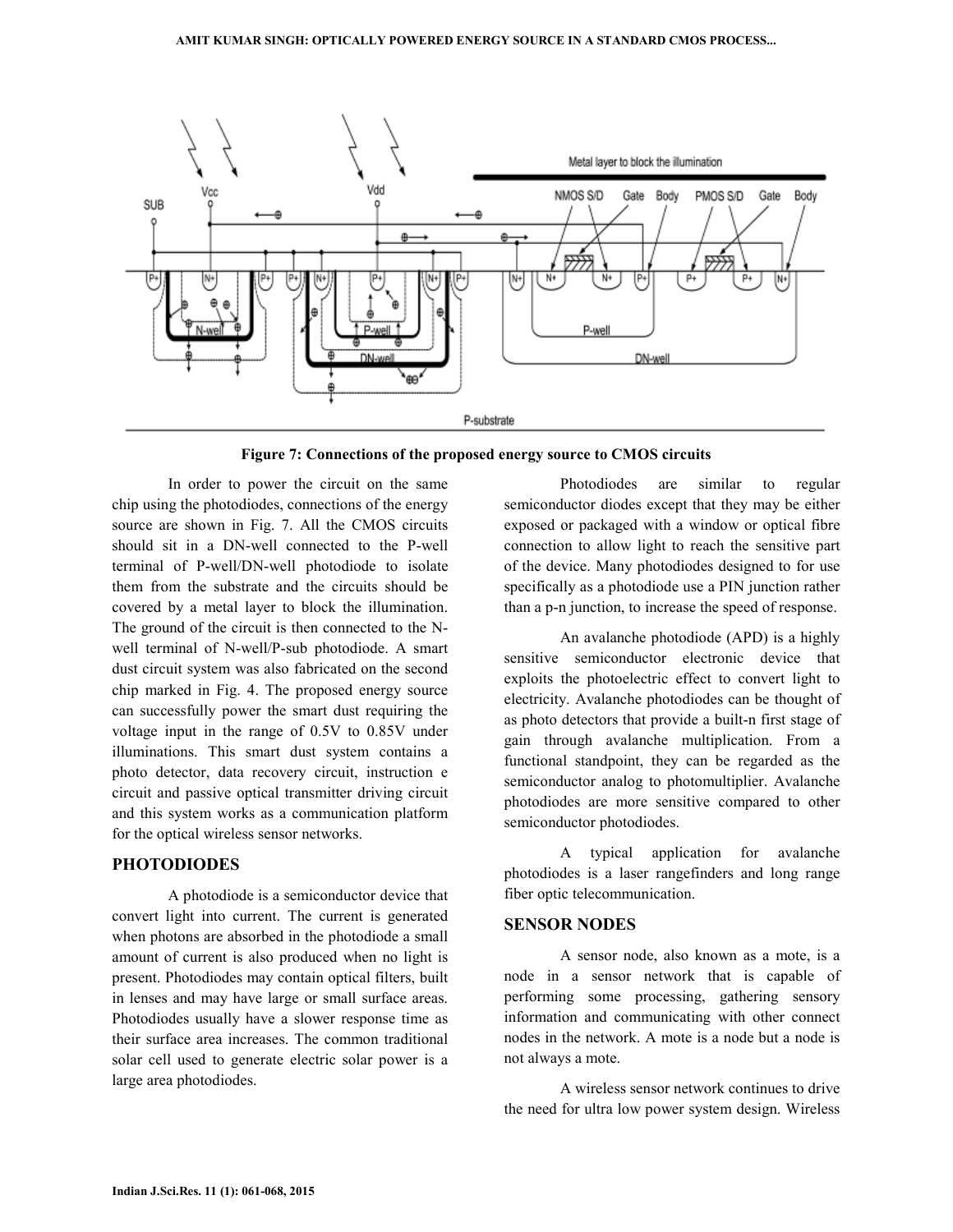sensors can enable a variety of applications including interactive environments for medicine, environmental monitoring networks, military target tracking, and detection of chemical and biological weapons. In many of these wireless systems, the power source is a bottleneck that limits system lifetime and performance, adds manufacturing cost, and increases system volume and maintenance expenditures. Delivering power to wireless sensor network nodes is a significant system design challenge. Solar energy harvesting has been proposed to extend the lifetime of these networks beyond the limitations which have been previously imposed by batteries.

## **SMARTDUST**

 When a node integrates self contained sensing and communication system into a cubicmillimeter mote, it is called smart dust. Smart dust normally obtains energy from batteries or solar cells, which occupy a significant volume.

 Smart dust consists of series of circuit and micro-electro-mechanical systems (MEMS) designs to cast those functions into custom silicon. Microelectro-mechanical systems (MEMS) consist of extremely tiny mechanical elements, often integrated together with electronic-circuitry.

 The first Smart Dust implementation was a battery-powered MCM featuring a MEMS corner cube reflector for optical communications as shown in fig 8. Smart dust requires mainly revolutionary advances in miniaturization, integration & energy management. Hence designers have used MEMS technology to build small sensors, optical communication components, and power supplies .Micro-electro-mechanical systems consists of extremely tiny mechanical elements, often integrated together with electronic circuitry. They are measured in micrometers, that is millions of a meter. They are made in a similar fashion as computer chips. The advantage of this manufacturing process is not simply that small structures can be achieved but also that thousands or even millions of system elements can be fabricated simultaneously. This allows systems to be both highly complex and extremely low-cost. Micro-Electro-Mechanical Systems (MEMS) is the integration of mechanical elements, sensors, actuators, and electronics on a common silicon substrate through micro fabrication technology.

While the electronics are fabricated using integrated circuit (IC) process sequences (e.g., CMOS, Bipolar processes), the micromechanical components are fabricated using compatible "micromachining" processes that selectively etch away parts of the silicon wafer or add new structural layers to form the mechanical and electromechanical devices.

### **APPLICATIONS**

## **Photodiode**

 P-n photodiodes are used in similar applications to other photo detectors, such as photoconductors, charge coupled device, Photomultiplier tubes. They may be used generate an output which is depend upon the illumination or to change the state of circuitry.

 Photodiodes are used in consumer electronics devices such as compact disc player, smoke detectors, and the receivers for infrared remote device used to control equipment from televisions to air conditioners.

 Photodiodes are used for light measurement intensity in science and industry. They generally have a more linear response than photoconductors.

#### **Smart dust**

- Environmental science: Using motes, scientists learn more about soil contaminants, water flow, ocean cycles, invasive species, reasons why volcanoes erupt, endangered species, and the mating habits of different species. Also, since smart dust detects changes in heat and temperature, they can be used to monitor forests and prevent fires.
- Inventory control: A wireless network could be able to detect when certain products are out of stoke and send the signal to another computer that could reorder the goods, also, organizations could be able to track the location of their shipment 24/7 with smart dust which is useful when the product are expensive.
- Urban areas: A system motes can be placed within a city to determine the congestion of traffic areas or to indicate the location of an accident. This technology also has the potential to evaluate the structural soundness of different buildings by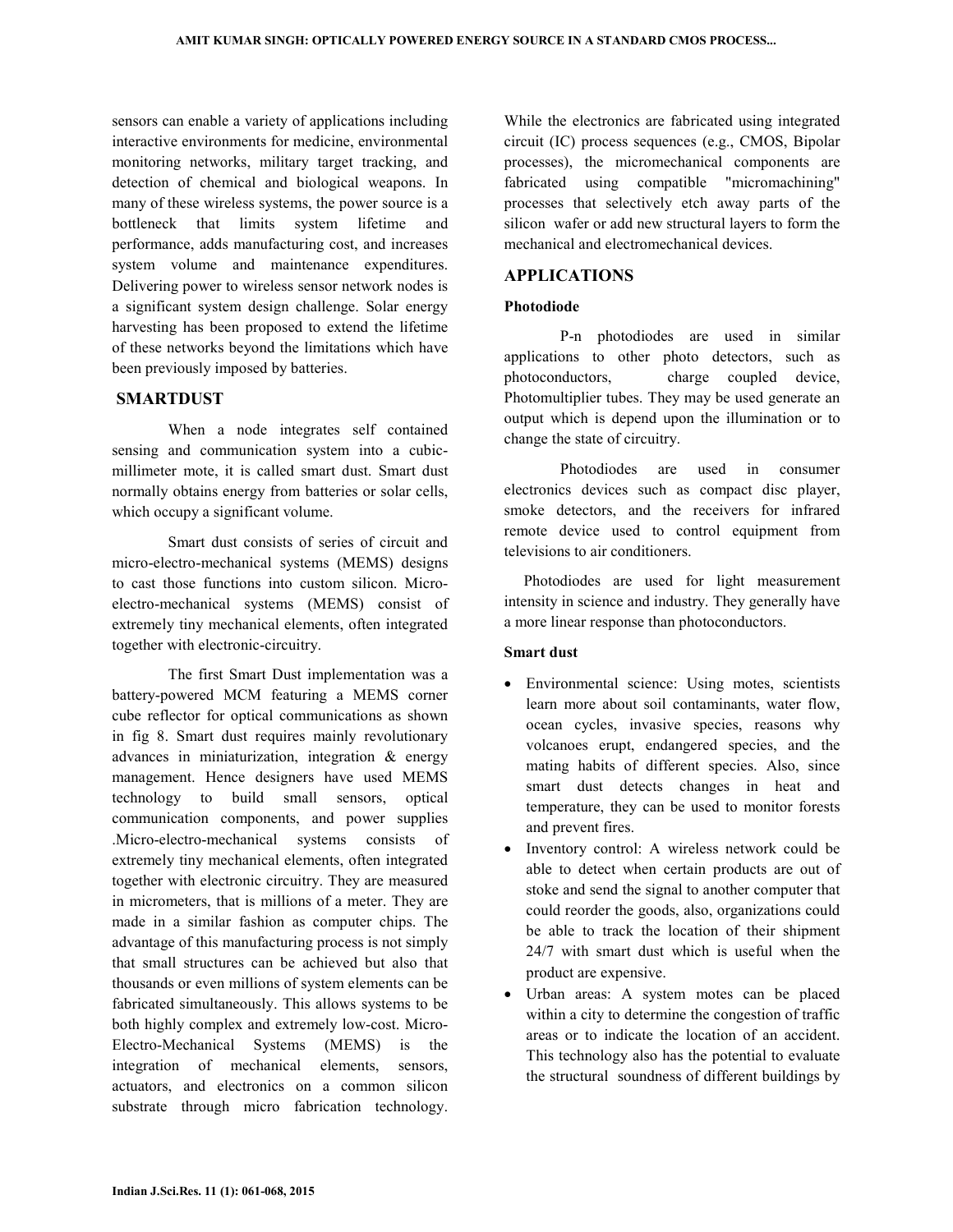incorporating and then checking for vibration heat etc…

• Army: This technology is being used by the military as an improved perimeter security system. Because the system can detect vibrations, temperature and sound, this emerging technology is perfect for detecting hostile or abnormal activity.

## **CONCLUSION**

 The traditional energy source component occupies a significant fraction of the volume of smart dust nodes. This paper introduced an optically powered energy source which can be integrated on the same IC chip as the smart dust circuits. Based on the standard UMC CMOS process, all the possible combinations of two P-N junctions in series were analysed. From the measurement results, only the Pwell/DN-well and N-well/P-sub connected in series can generate a voltage different from 0.5V to 0.8V, which is capable of driving circuits. Although the conversion efficiency is approximately 3.5% at 830nm, enough power was available to power an example NANO-power sensor node. In many circumstances additional power can be obtained from ambient light.

## **REFERENCES**

- C. Y. Chong and S. P. Kumar, "Sensor network: Evolution, opportunities, and challenges," Proc.n IEEE, vol. 91, no. 8, pp. 1247– 1256, Aug. 2003.
- T. Nagayama, T. Hirose, Y. Osaki, N. Kuroki, and M. Numa, "A 105-nW CMOS thermal sensor for power-aware applications," in Proc. IEEE Sensors, Limerick, Ireland, Oct. 2011, pp. 1265–1268.
- T. Shimamura et al., "Nano-watt power management and vibration sensing on a dust-size batteryless sensor node for ambient intelligence applications," in Proc. IEEE Int. Solid-State Circuits Conf. Dig. Tech. Papers (ISSCC), San Francisco, CA, USA, Feb. 2010, pp. 504–505.
- S. J. Marinkovic and E. M. Popovici, "Nano-power wireless wake-up receiver with serial peripheral interface," IEEE J. Sel. Areas

Commun., vol. 29, no. 8, pp. 1641–1647, Sep. 2011.

- J. M. Kahn and K. S. J. Pister, "Next century challenges: Mobile networking for 'Smart Dust'," in Proc. 5th Annu. ACM/IEEE Int. Conf. Mobile Comput. Netw., Seattle, WA, USA, 1999, pp. 271–278. [6] B. Warneke, B. Liebowitz, and K. S. J. Pister, "Smart dust: Communicating with a cubicmillimeter computer," Computer, vol. 34, no. 1, pp. 44–51, Jan. 2001.
- J. J. Liu, Y. M. Zhou, G. F. Faulkner, D. C. O'Brien, and S. Collins, "Optical receiver front end for optically powered smart dust," Inte. J. Circuit Theory Appl., to be published.
- D. C. O'Brien, J. J. Liu, and G. E. Faulkner, "Design and implementation of optical wireless communications with optically powered smart dust motes," IEEE J. Sel. Areas Commun., vol. 27, no. 9, pp. 1646–1653, Dec. 2009.
- H. J. Yoon, S. Itoh, and K. Shoji, "A CMOS image sensor with in-pixel two-stage charge transfer for fluorescence lifetime imaging," IEEE Trans. Electron Devices, vol. 56, no. 2, pp. 214–221, Feb. 2009.
- S. Kim, J. Kim, B. Kang, and K. Lee, "A CMOS image sensor based on unified pixel architecture with time-division multiplexing scheme for color and depth imaging acquisition," IEEE J. Solid-State Circuits, vol. 47, no. 11, pp. 2834–2845, Nov. 2012.
- J. P. Crooks et al., "A CMOS image sensor with inpixel ADC, timestamp and sparse readout," IEEE Sensors J., vol. 9, no. 1, pp. 20–28, Jan. 2009.
- B. Choubey, "A wide dynamic range CMOS pixel with Steven's power law response," Proc. SPIE, vol. 7780, Aug. 2010, Art. ID 778015.
- K. N. Glaros and E. M. Drakakis, "Self-biased logarithmic photoreceptor with low settling time," IEEE Trans. Circuits Syst. I,